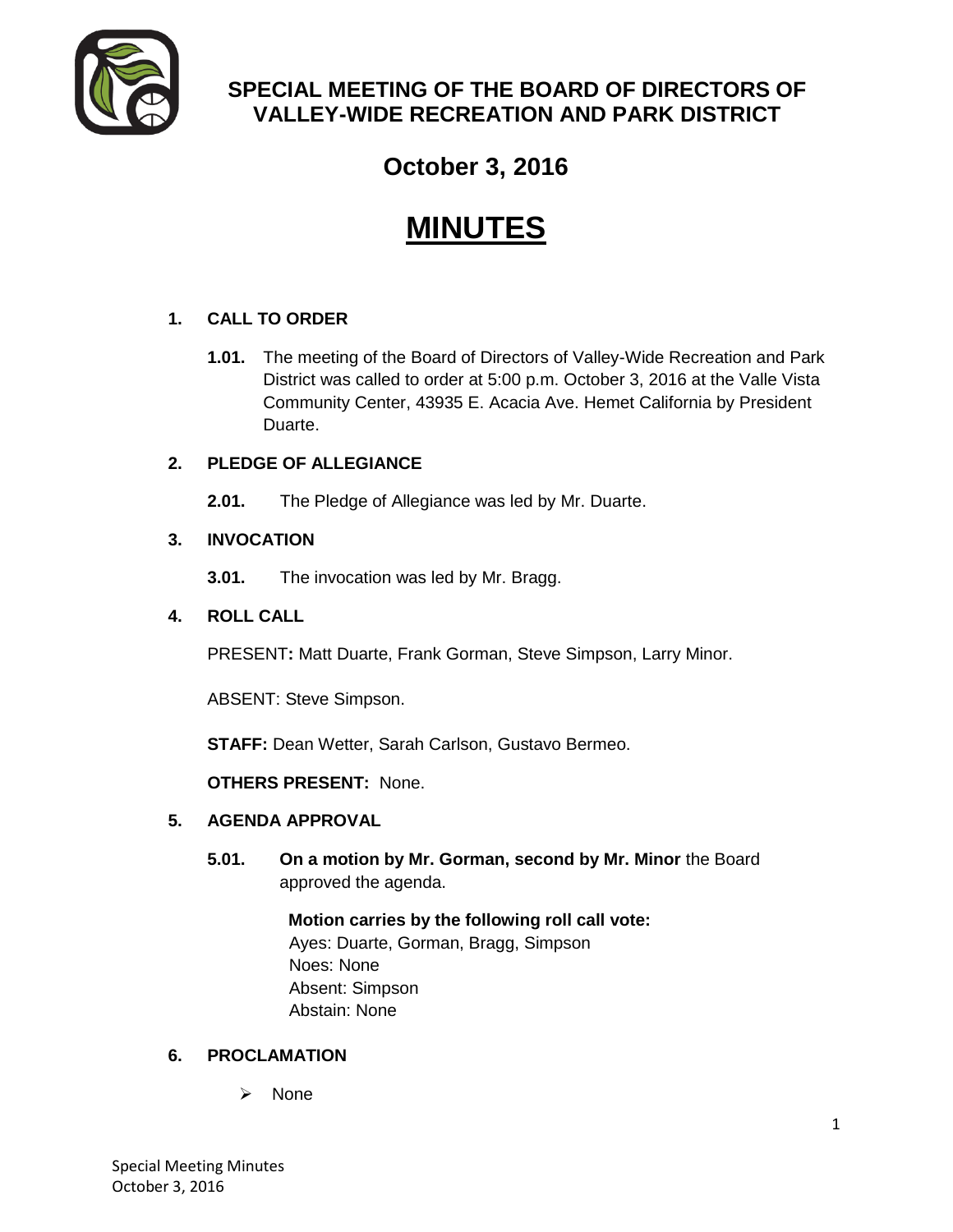#### **7. RECOGNITION**

 $\triangleright$  None

#### **8. PUBLIC COMMENTS – NON AGENDA ITEMS**

**8.01.** No public comment.

#### **9. BOARD COMMENTS**

**9.01.** No Board comment.

#### **10. EXECUTIVE SESSION**

The Board entered into executive session at 5:01 p.m. regarding the following:

**10.01.** Government Code Section 54956.9 – Litigation –

- a. Pending Litigation Gov. Code Section 54956.9(d)(2): (1 case; 5:16-cv-00088 JGB (KKx) Carol Tounget v. Valley-Wide Recreation and Park District);
- b. Anticipated Litigation Significant Exposure to Litigation Pursuant to Gov. Code section 54956.9(d)(2) (1 Case) Facts and Circumstances: Claim filed by Vincent Family Law Group alleging dog bite incident.

The Board closed executive session and reopened the meeting at 5:39 p.m. with the following to report:

**On a Motion by Mr. Gorman, second by Mr. Minor the Board rejected** Pending Litigation Gov. Code Section 54956.9(d)(2): (1 case; 5:16-cv-00088 JGB (KKx) Carol Tounget v. Valley-Wide Recreation and Park District);

#### **Motion carries by the following roll call vote:**

Ayes: Duarte, Gorman, Bragg, Simpson Noes: None Absent: Simpson Abstain: None

#### **On a Motion by Mr. Gorman, second by Mr. Minor the Board rejected**

Anticipated Litigation – Significant Exposure to Litigation Pursuant to Gov. Code section 54956.9(d)(2) (1 Case) Facts and Circumstances: Claim filed by Vincent Family Law Group alleging dog bite incident.

#### **Motion carries by the following roll call vote:**

Ayes: Duarte, Gorman, Bragg, Simpson Noes: None